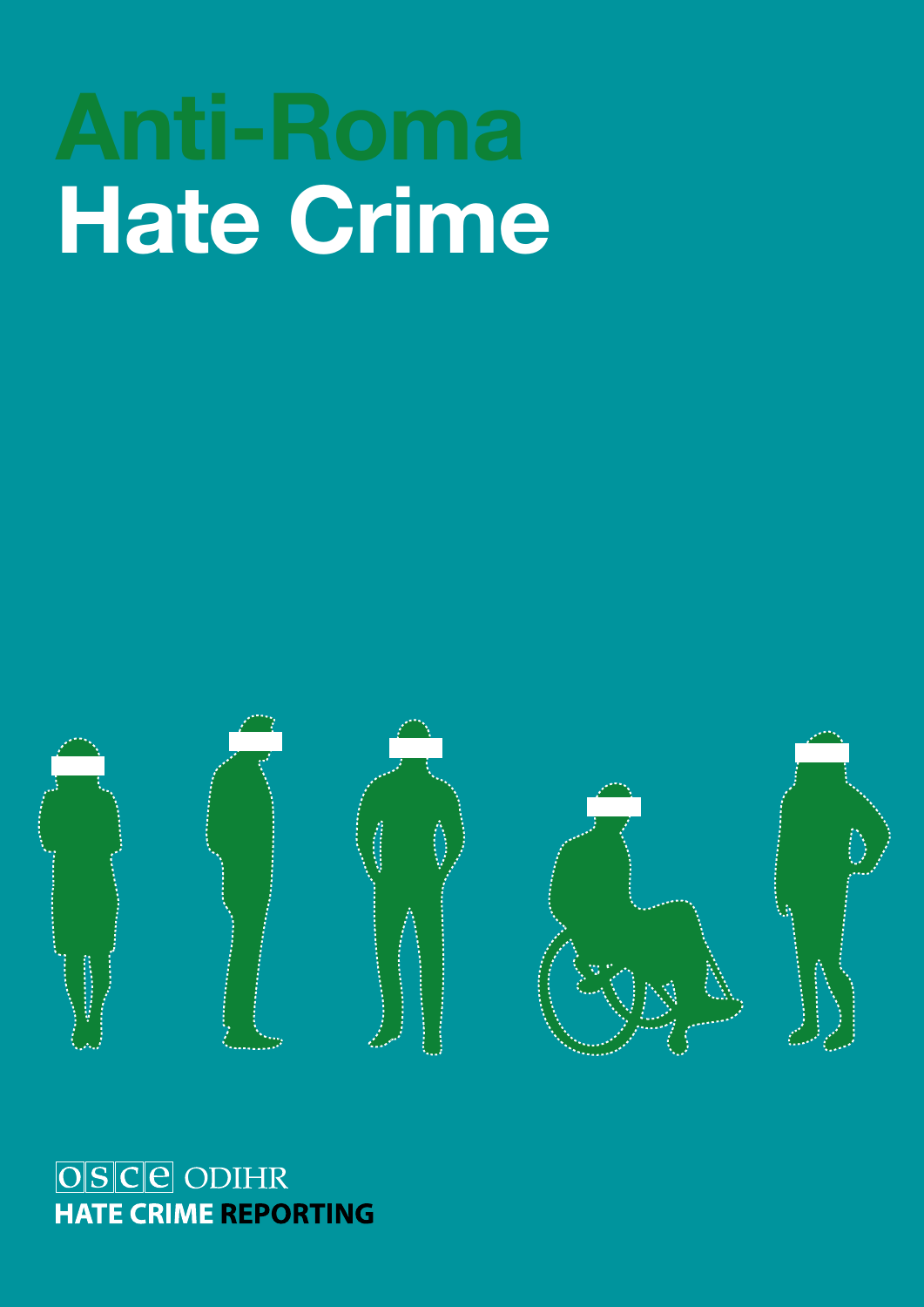## Anti-Roma Hate Crime

Intolerance and discrimination have affected Roma and Sinti communities for centuries, and continue to be a concern in the OSCE region, including harmful discourse and stereotyping. Too often, this intolerance can morph into anti-Roma hate crimes, ranging from anti-Roma graffiti to racially-motivated violence. Hate crime has a significant, long-lasting impact on victims, perpetuates inequality, and undermines security and social cohesion. Anti-Roma hate crimes send a message of exclusion not only to Roma and Sinti victims and their communities, but society as a whole. Everyone has a role to play in addressing anti-Roma hate crimes and all forms of intolerance and discrimination. This factsheet highlights the impact of anti-Roma hate crime and provides guidance on identifying such crimes.

#### What Is Hate Crime?

#### Criminal Offence + Bias Motivation

- = Hate Crime
- Hate crimes comprise two elements: a criminal offence and a bias motivation.
- First, hate crimes require a base offence to have occurred. In other words, the act committed must constitute an offence under criminal law. If there is no underlying crime, there is no hate crime.
- The second element of a hate crime is that the perpetrator must commit the criminal act with a particular bias motive or motives (such as a bias against a victim's disability, religion, ethnicity, colour and/or their gender). The presence of a bias motive is what differentiates hate crimes from other crimes.
- A hate crime has taken place when a perpetrator has intentionally targeted an individual or property because of one or more protected characteristics, or expressed hostility towards the victim's protected characteristic(s) during the crime.

#### What Are Anti-Roma Hate Crimes?

Anti-Roma hate crimes are criminal offences motivated by the bias of racism against Roma and

Sinti, as well as various other people and groups considered associated with, or perceived as, Roma and Sinti, due to their actual or perceived "race," ethnicity, language or migration status. The prejudice manifests itself either in the selection of the target (e.g., a Roma settlement) or in anti-Roma racist hostility expressed during the crime. Anti-Roma hate crimes can target both persons self-declaring as Roma or Sinti, and those who do not, but are perceived as such.

Anti-Roma hate crimes may also target people or property due to their association, professional affiliation with, or activism on addressing anti-Roma racism, such as civil society organizations working on Roma and Sinti-related issues.

Anti-Roma hate crimes can take many different forms. Victims may be targeted because of the colour of their



Alen Umer from the Local Youth Council of Shuto Orizari, North Macedonia, addresses participants on increasing the participation of Roma and Sinti youth in public and political life at an event organized by ODIHR at the 2019 Human Dimension Implementation Meeting. (OSCE/Piotr Markowski)



Roma actress and human rights activist Dijana Pavlović demonstrates with Roma and Sinti communities in front of the Parliament in Rome to protest against intolerance and discrimination and in remembrance of the 2,897 Roma people killed in August 1944. (Getty Images)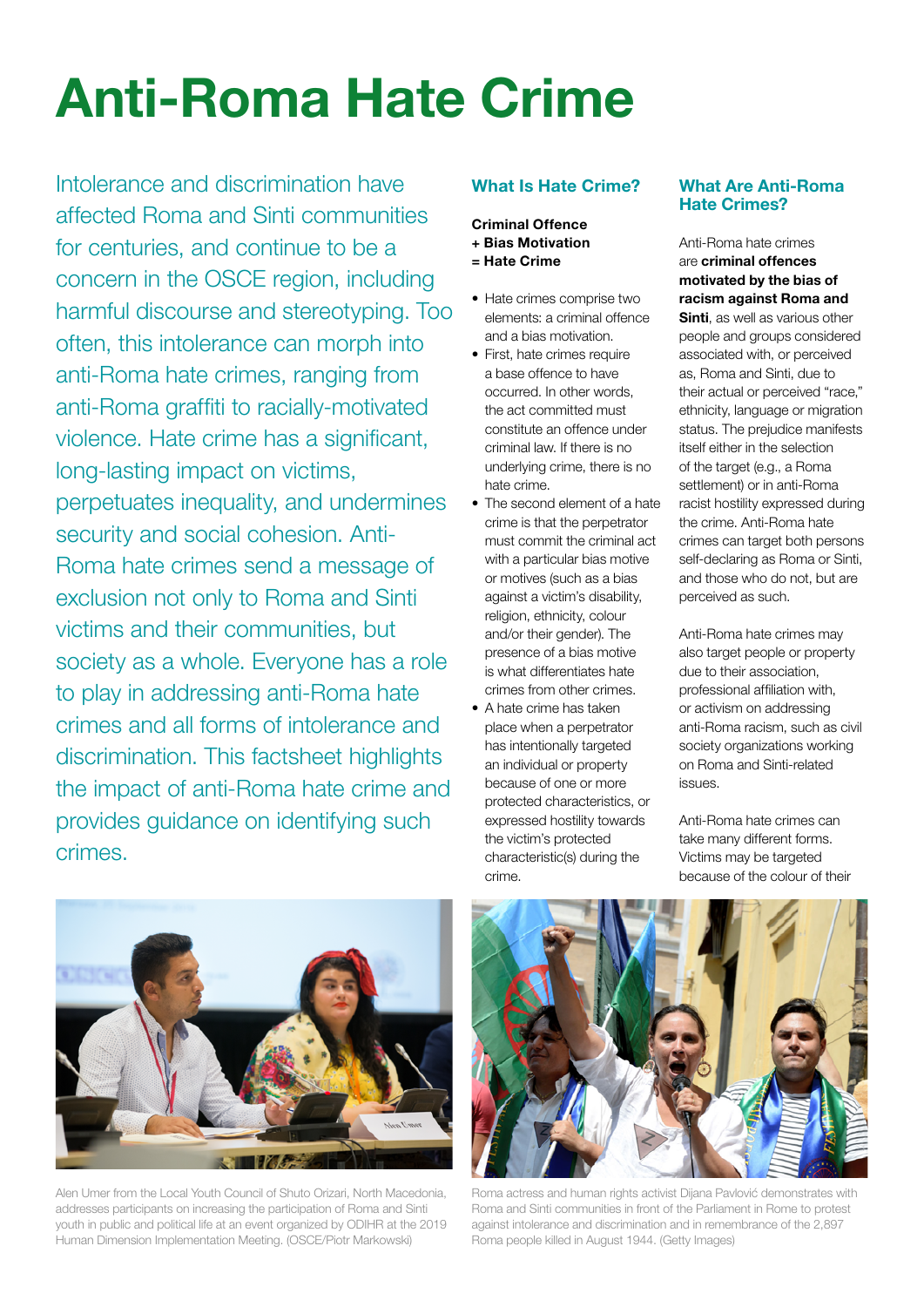#### Examples of Anti-Roma Hate Crimes

- Three Roma people were subjected to sustained beatings, racist slurs, and forced confessions by police officers. One male victim suffered injuries and was hospitalized for ten days.
- A lawyer working on the case of a murdered Roma victim was subjected to racist insults, threatened, blackmailed, and beaten by a group.
- A Roma girl was repeatedly subjected to racist and misogynous insults and threats at school. Consequently, she attempted suicide and left school.
- A memorial to the Roma victims of a World War II concentration camp was vandalized with anti-Roma **inscriptions**
- Inhabitants of a Roma settlement were shot at and attacked with stones, gas and knives by a hate group. Their tent homes were burned down or otherwise destroyed. Police officers present during the attack did not intervene.
- Cars belonging to persons of Roma origin were targeted in an arson attack with Molotov cocktails.

skin, their nationality, speaking the Roma language, or living in a neighbourhood known to be inhabited by Roma. They may also be selected on the basis of multiple identity traits, including, for instance, their gender or religion. Law enforcement is encouraged to examine the multi-dimensional aspects of a victim's identity.

Since 2002, OSCE participating States have committed themselves to address racism, xenophobia, discrimination, and intolerance, and to prevent and respond to hate crimes. These commitments were reiterated in the OSCE Action Plan on Improving the Situation of Roma and Sinti within the OSCE Area, adopted in 2003.

#### How to Recognize Anti-Roma Hate Crimes

There are a number of indicators that can help to identify anti-Roma bias in a potential hate crime. Such "bias indicators" can prompt law enforcement authorities to investigate a crime as an anti-Roma hate crime, enabling a tailored response.

The following questions can help identify anti-Roma hate crimes:

- Do the victims or witnesses perceive the incident to have been motivated by anti-Roma racism?
- Were there comments, written statements, gestures, or graffiti that indicate bias? This can include the use of anti-Roma racist insults, tropes, stereotypes, and prejudices.
- Was the targeted property a place of professional, legal, or cultural significance, such as a Roma or Sinti settlement, a cultural club, and/or other places that may be frequented by individuals from Roma and Sinti communities?
- Was the property previously targeted in an anti-Roma hate incident or crime? Did the property damage involve the deployment of racist epithets against Roma or Sinti?
- Was the victim visibly identifiable as belonging to Roma or Sinti communities? Is the suspect a member of a different ethnic or racial group to that of the victim?
- Does the suspect belong to a hate group? These could include different far-right groups or groups advocating anti-Roma racist intolerance.
- Were drawings or graffiti of symbols, such as a Nazi symbol, a Ku Klux Klan sign, a Celtic Cross, among others, found at the scene of the crime or incident?
- Did the incident occur following or amid political campaigns that scapegoated Roma and Sinti and blamed them for various societal ills, such as crime or unemployment, or being beneficiaries of social welfare schemes?
- Was the victim in or near an area or institution identified with Roma or Sinti (e.g., a Roma neighbourhood) when the incident occurred?
- Was the victim a prominent figure (e.g., a football player, artist or politician), who was known or assumed to be of Roma or Sinti descent?
- Is there any other clear motive? The lack of other motives is also a reason to consider a bias motivation.

Anti-Roma hate crimes should be monitored and recorded as a separate category of crimes. Where a crime is committed with multiple bias motives. each of these biases must be recorded and addressed during investigation and prosecution. Data on anti-Roma hate crimes should be collected and disaggregated by gender to better understand the extent to which they are affected by such crimes, and to identify appropriate measures to counter anti-Roma hate crimes. When investigating and addressing anti-Roma hate crimes, it is important to consider the possible multiple identities of the victim (e.g., religion or gender), as this can have significant ramifications for individual victims and, consequently, for the support they need.

#### Reporting, Preventing and Responding to Anti-Roma Hate Crimes

Anti-Roma hate crimes, like all hate crimes, are under-reported by the victims and underrecorded by the authorities, for numerous reasons. This makes it difficult to obtain both an accurate picture of the problem and adequate legal remedies against such crimes.

Effective access to justice remains a critical challenge for victims, and one that OSCE participating States need to address more vigorously and structurally. Governments have a central role to play in ensuring access to justice, from the initial assessment of victims' needs by police officers to ensuring the provision of relevant protection and support to each victim. Failure to effectively investigate hate crimes – including anti-Roma hate crimes – is known to have a detrimental effect on victims and society at large.

Many civil society groups countering racism against Roma and Sinti have recognized the importance of hate crime monitoring, including as an advocacy tool, and are developing their monitoring capacities through outreach and online reporting.

To be effective, police responses and government policies to counter anti-Roma hate crimes must be evidencebased and draw on official hate crime data, as well as on reports from civil society and international organizations. Increased public awareness of hate crime, hate crime recording by states, measures to encourage reporting by victims, and civil society monitoring and reporting will all help reveal the scope of the problem in more detail, enabling policymakers to identify appropriate responses.